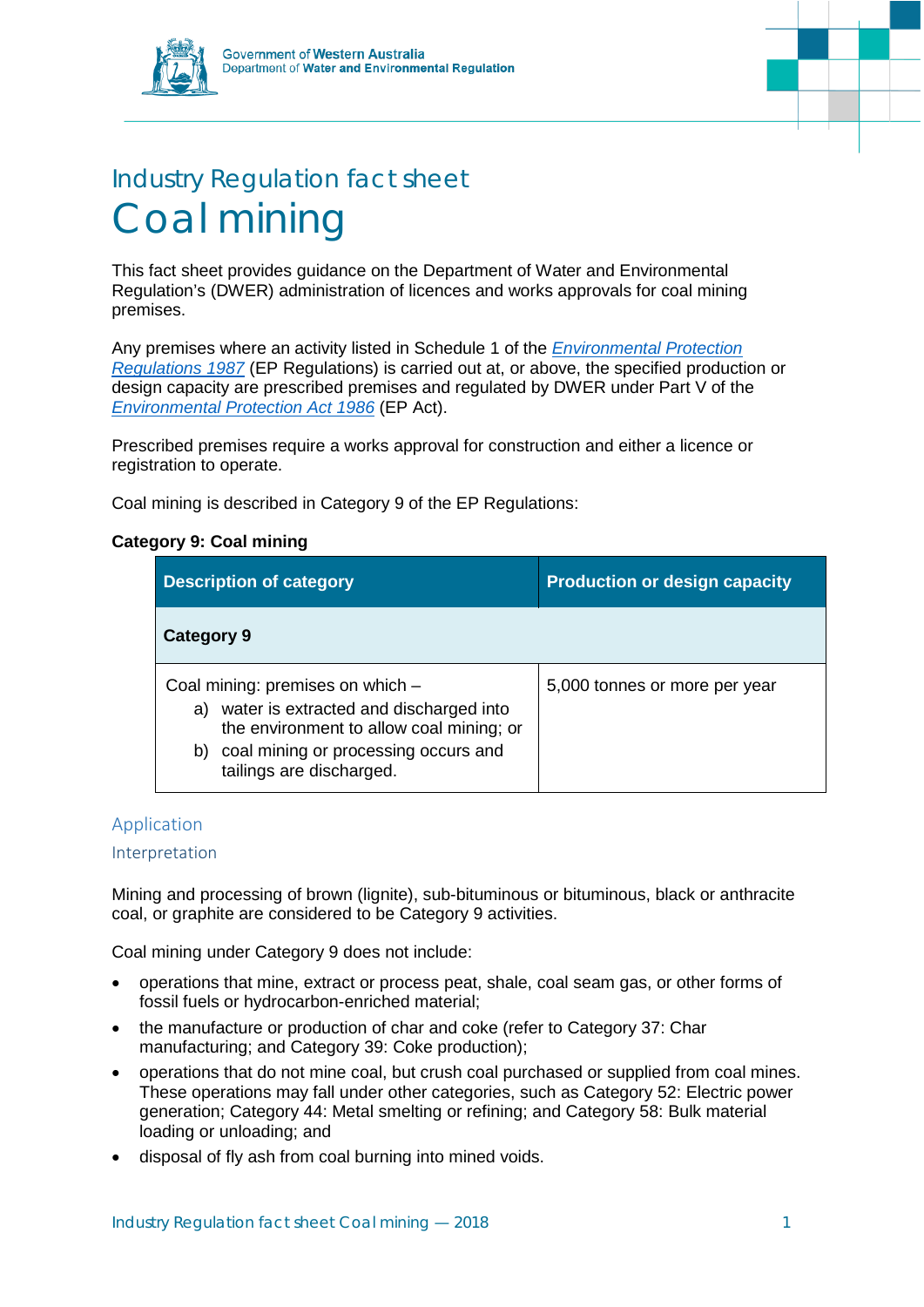

Coal mining may involve a range of activities, from clearing vegetation to backfilling mined voids for final rehabilitation.

Coal mining and processing may comprise the following activities:

- transporting large volumes of topsoil, overburden, and inter-burden with earthmoving and mining equipment;
- dewatering and storage, treatment and discharge of dewatering effluent;
- open cut or underground mining of coal seams;
- wet or dry crushing, grinding, screening and/or blending of coal to produce the desired particle size range;
- beneficiation or washing of mined coal to remove impurities such as sand and rock;
- stockpiling products;
- disposal of overburden, inter-burden, sand, clay and coal processing tailings either separately or together into specific containment structures or into mined voids; and
- closure of mined voids through stabilisation or backfill, including rehabilitation and revegetation.

# Production/design capacity

The production or design capacity for Category 9: Coal mining is measured in wet tonnes, and is the larger of:

- (a) the amount of ore that can be mined; or
- (b) the amount of ore that can be processed.

'Wet tonnes' is determined with reference to the moisture content of the ore as it is mined or processed.

## Environmental risk

Coal mining involves a risk of causing pollution or environmental harm unless prescribed premises are appropriately regulated and managed. The EP Act sets out a range of offences that specifically relate to occupiers of prescribed premises, in addition to general offences relating to pollution and environmental harm. For further information on these offences, refer to DWER's *Industry Regulation Guide to Licensing* and the EP Act.

Emissions and discharges from coal mining and processing typically include:

- noise from fixed and mobile plant;
- dust from open areas and material handling operations;
- point source dust from coal processing;
- point source discharge of dewatering and coal processing wastewater;
- contaminated stormwater;
- disposal of solid wastes (sand, clay and coal processing tailings); and
- seepage to groundwater from solid waste containment or disposal locations.

Coal mining may also disturb or generate large quantities of acid mine drainage discharge water.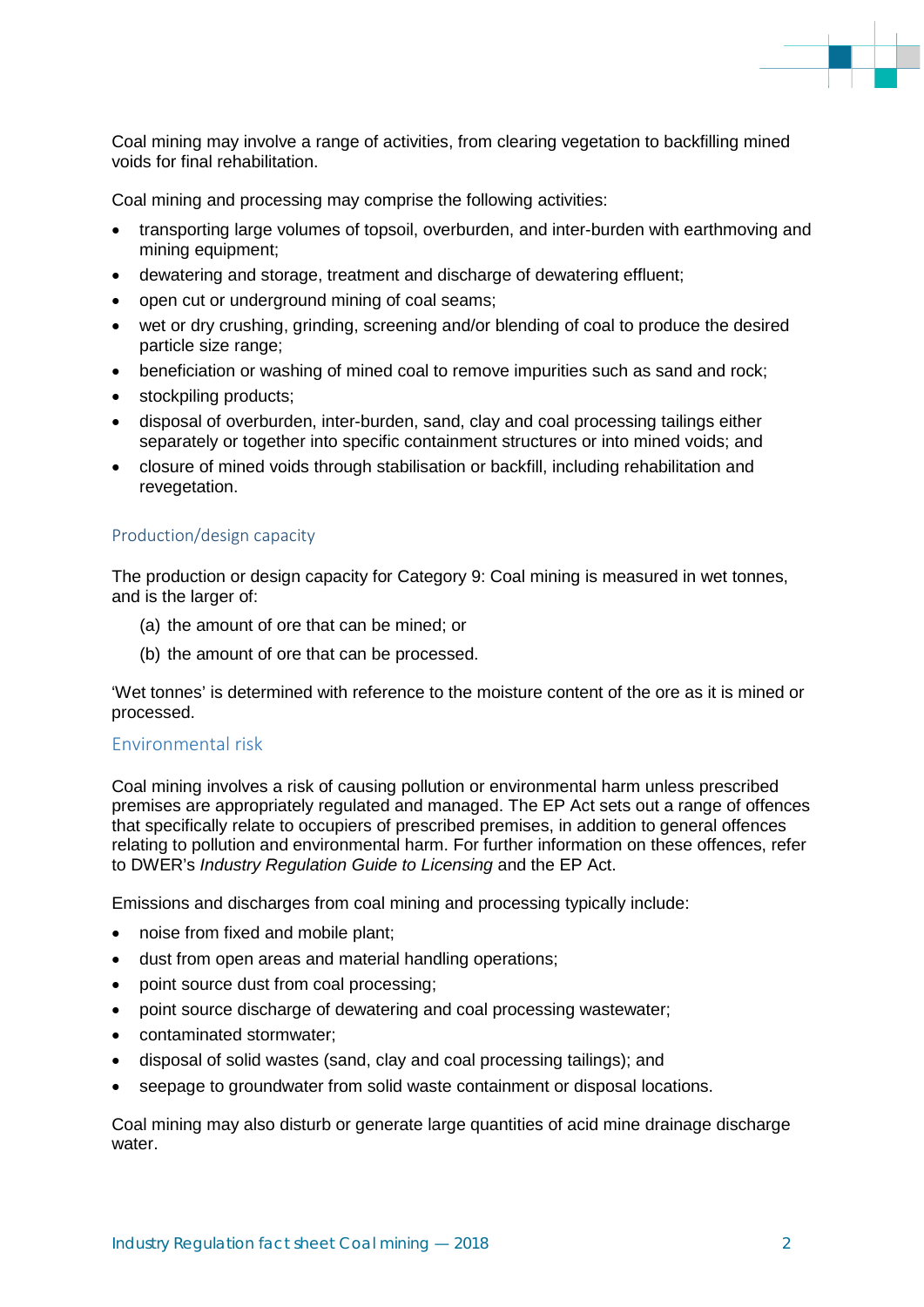

## Monitoring

The volume and quality of waste discharged onto air, land or waters may require monitoring to determine the annual discharge fee payable. Pollutants monitored can include, but are not limited to, particulate matter, total dissolved solids (TDS), total suspended solids (TSS), dissolved oxygen, iron, and magnesium.

#### Assessment

DWER applies a risk-based approach to its regulatory functions under the *EP Act*. DWER publications, [Guidance statement: Decision-making](https://www.der.wa.gov.au/images/documents/our-work/licences-and-works-approvals/GS_Decision_Making.pdf) and [Guidance statement: Risk](https://www.der.wa.gov.au/images/documents/our-work/licences-and-works-approvals/GS_Risk_Assessments.pdf)  [assessments,](https://www.der.wa.gov.au/images/documents/our-work/licences-and-works-approvals/GS_Risk_Assessments.pdf) detail the approach taken by the Department in assessing applications for works approvals and licences under Part V of the EP Act*.*

In assessing applications for works approvals and licences for Category 9 premises, DWER will:

- have regard to emissions management and contingency measures implemented by the operator;
- consider waste generated either onsite or offsite through coal mining and processing: including sand tailings; clay tailings; co-disposed sand and clay mixtures; coal processing wastes; and small quantities of waste related to coal mining and processing, to be 'tailings';
- assess the disposal of tailings into mining voids as a component of coal mining and processing;
- assess the onsite disposal of waste generated from offsite coal processing (not including downstream production of char, coke or fly ash) as an integral part of coal mining and processing;
- consider that coal mining commences at the point of overburden removal, after vegetation and topsoil have been cleared;
- consider that coal mining is complete when the mined voids achieve the landform state, as defined in the approved Mine Closure Plan for the premises; and
- not assess the reinstatement of topsoil and rehabilitation of vegetation as part of coal mining or processing.

In addition, DWER will:

- consider the required final landform state; and
- consider the likelihood of environmental protection being achieved if mining voids are likely to be filled by water or adversely affected by the presence of coal, sulphides and so on.

Coal mining or processing operations may also be subject to State Agreement Acts administered by the Department of Jobs, Tourism, Science and Innovation, and may be regulated by the Department of Mines, Industry Regulation and Safety under the *[Mining Act](https://www.slp.wa.gov.au/legislation/statutes.nsf/main_mrtitle_604_homepage.html)  [1978](https://www.slp.wa.gov.au/legislation/statutes.nsf/main_mrtitle_604_homepage.html)* and the *[Mines Safety and Inspection Act 1994](https://www.legislation.wa.gov.au/legislation/statutes.nsf/law_a515.html)*.

Where a prescribed premises has been assessed by the Environmental Protection Authority as a 'significant proposal' and is subject to a Ministerial Statement granted under Part IV of the EP Act, the conditions of a works approval or licence granted under Part V must not be contrary to the conditions of the Ministerial Statement.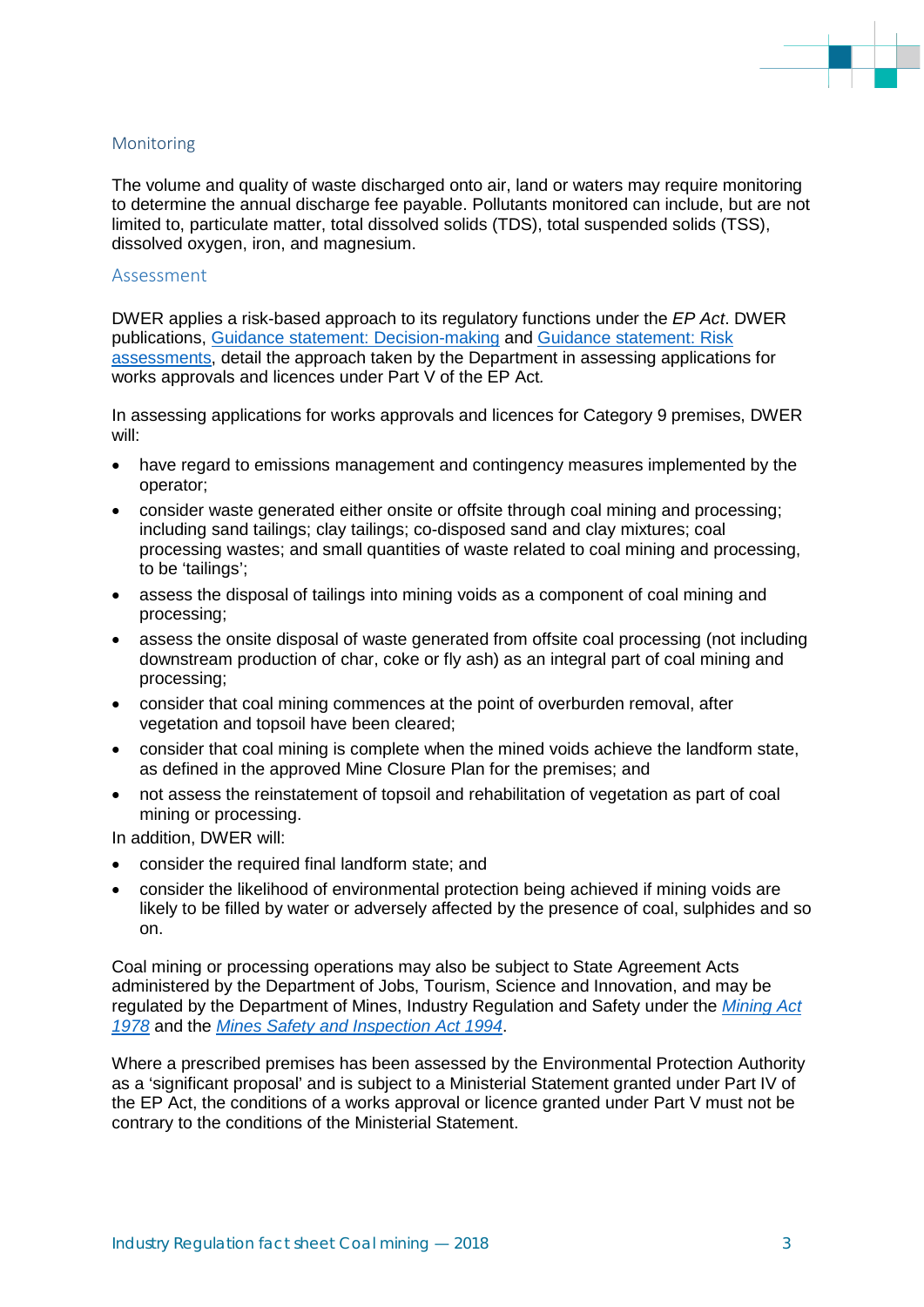

## Closure

Where mine voids remain open and water quality is impacted, DWER may impose a Closure Notice or other form of regulatory control either in conjunction with, or in addition to, other statutory authorities.

# Other prescribed premises categories that may be relevant

The following activities may constitute a separate prescribed premises category on a coal mining premises:

- dewatering 50,000 tonnes or more of coal orebody per year (Category 6: Mine dewatering);
- fly ash disposal of 1,000 tonnes or more per year (Category 53: Fly ash disposal);
- electric power generation facilities of 20 MW or more (natural gas) or 10 MW or more (for fuel other than natural gas) for Category 52;
- acceptance of 500 tonnes or more of inert waste for burial, per year (Category 63: Class I inert landfill site); and
- acceptance of 20 tonnes or more of putrescible waste for burial, per year (Category 64: Class II or III putrescible landfill site).

Refer to the relevant fact sheets for further information on these categories.